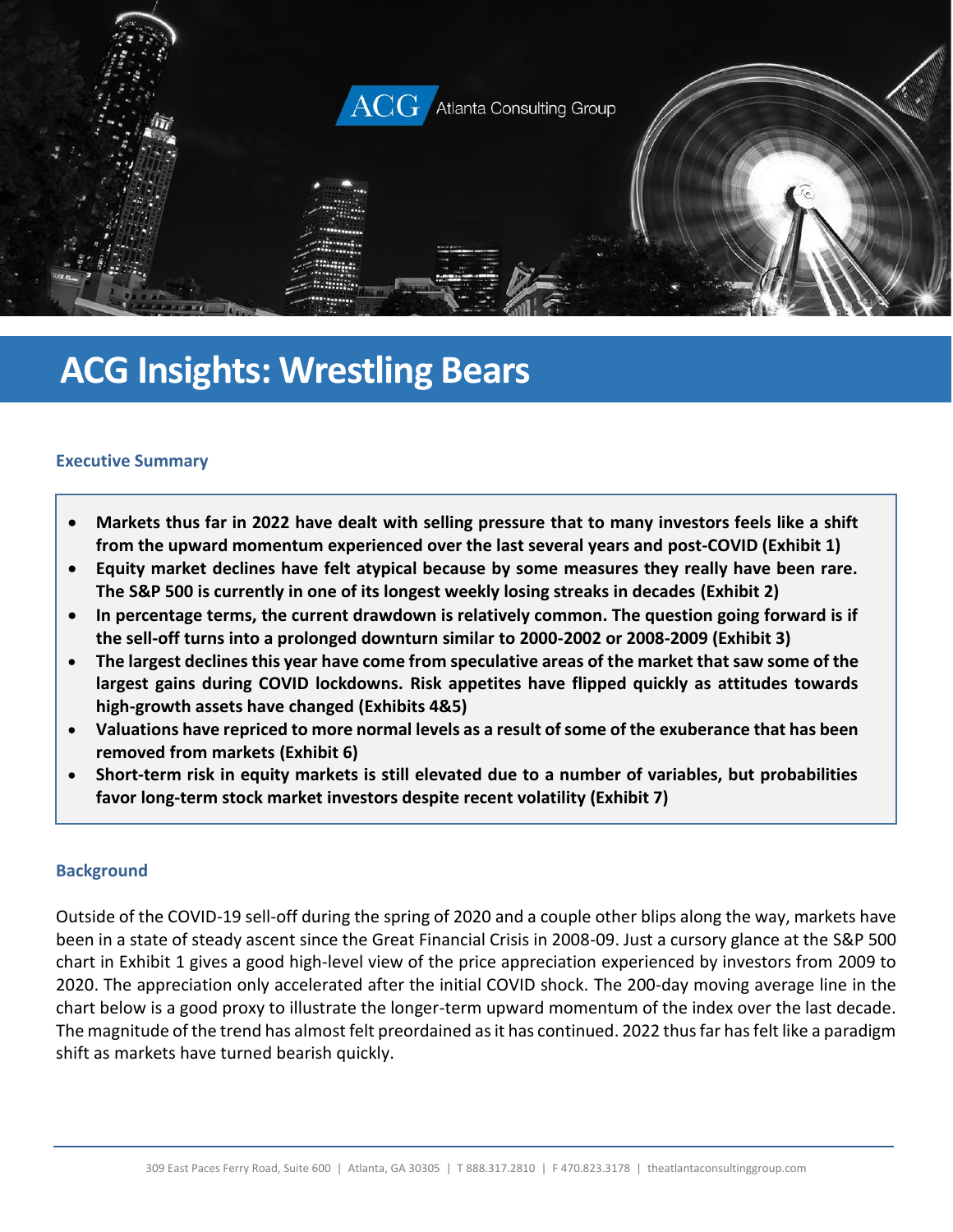

# **Exhibit 1: S&P 500 Index vs. 200-Day Moving Average <sup>1</sup>**

## **Setting the Stage…**

The two charts that follow are helpful representations of the historical significance of the current sell-off to date. One of the reasons volatility has felt so painful this year is simply that it has been sustained relative to recent history. As of May 20, 2022, Bespoke Investment Group shows that the S&P 500 has fallen for 7 consecutive weeks, which is the longest sustained downtrend since 2001.

Broader equity market indexes have also begun to flirt with dreaded "bear market" territory, defined as a 20% drawdown from a recent peak. Whether this definition holds any significance is debatable, but it at least seems to be psychologically important. Exhibit 3 charts similar 20% loss periods along with the prolonged downturns associated with the Tech Bubble and Great Financial Crisis.



## **Exhibit 2: S&P 500 Consecutive Weekly Losses <sup>2</sup>**

1 Source: Bloomberg

<sup>2</sup> Source: Bespoke Investment Group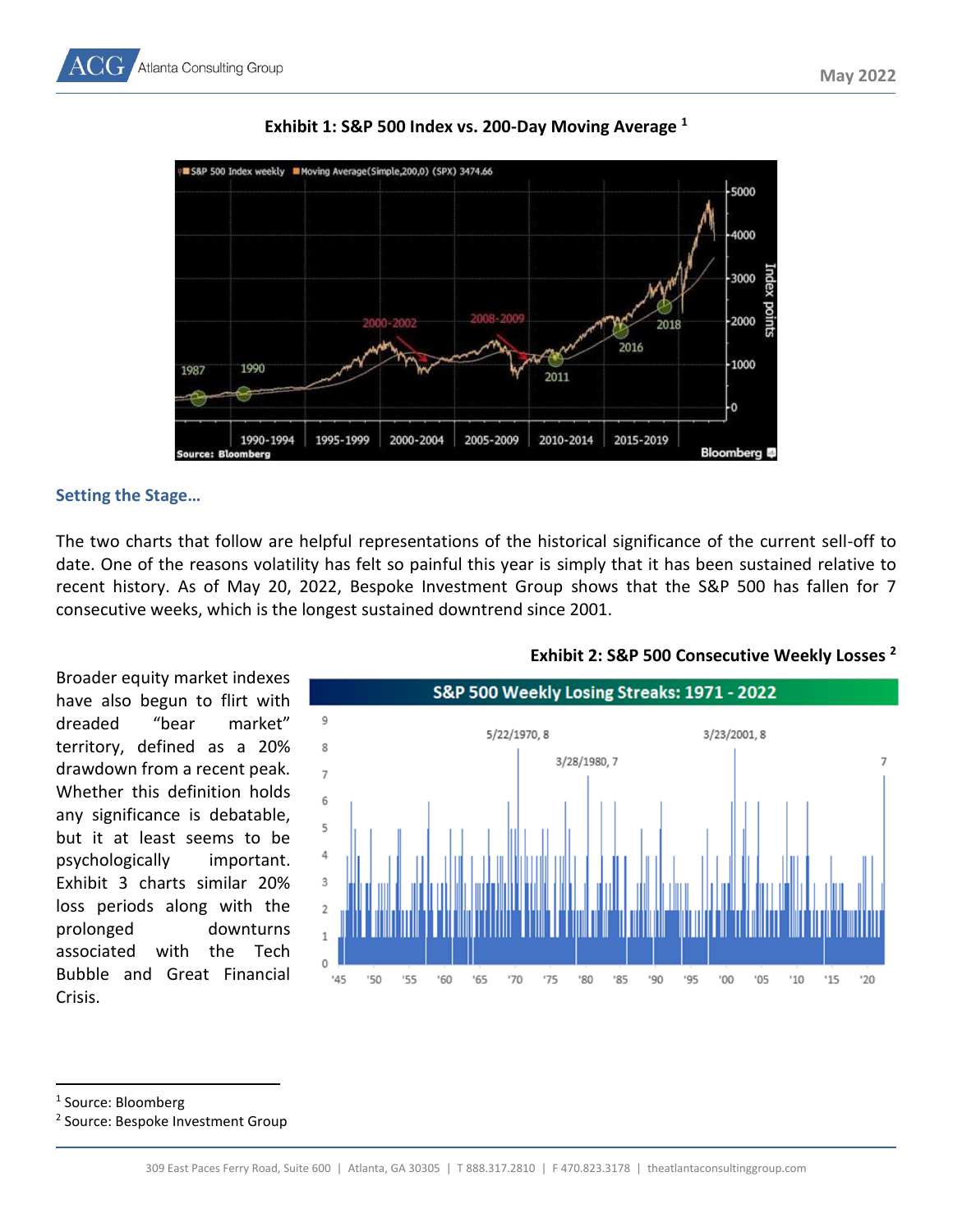## **Exhibit 3: Comparing Current Sell-off to Others <sup>3</sup>**

S&P 500 loss at intraday low from highest point in previous two years



The natural question for equity investors from Exhibit 3 is whether this 20% downturn represents an inflection point toward new highs, or if this is the beginning of a period of sustained weakness. The push/pull between these two attitudes is an interesting basis to view recent market dynamics and frame some of the questions going forward.

# **Narratives and Changes in Risk Behavior**

Market participants love narratives, and the past six months have provided plenty of tangible reasons

for turbulence. Growth and recession fears, Russia/Ukraine, persistent inflation, even midterm elections have been in the headlines to explain falling markets. All are legitimate risks. All deserve consideration for increased volatility. Another consideration should be that outsized speculation and risk-taking that was building in the late-2010's, and then accelerated during the pandemic, has moved from a point of exuberance in the cycle to a point of fear/anxiety. The following charts in Exhibits 4 and 5 offer some evidence showing the quick repricing of areas of the market that had been beneficiaries of either pure speculation or hopes of outsized growth far into the future. Exhibit 4 is a good cross-section of many pockets of the market that benefitted from outsized risk appetites. SPAC's, Bitcoin, and Goldman Sachs indexes of unprofitable tech companies, for example, all are in drawdowns near 50% or more.

#### **Exhibit 4: Recent Drawdowns in Speculative Areas of the Market <sup>4</sup>**



Spec areas' epic drawdowns

Another interesting chart (Exhibit 5) shows some of the stocks that benefited both from the "stay at home" trade post-COVID and/or the premium investors placed on high-growth sectors of the market. Names like Facebook, Shopify, and Netflix have fallen back below S&P 500 levels after enormous outperformance throughout 2020-2021.

Source: Charles Schwab, Bloomberg, as of 5/13/2022

3 Source: The Wall Street Journal

4 Source: Charles Schwab: *https://www.schwab.com/learn/story/doom-and-gloom-when-will-it-end*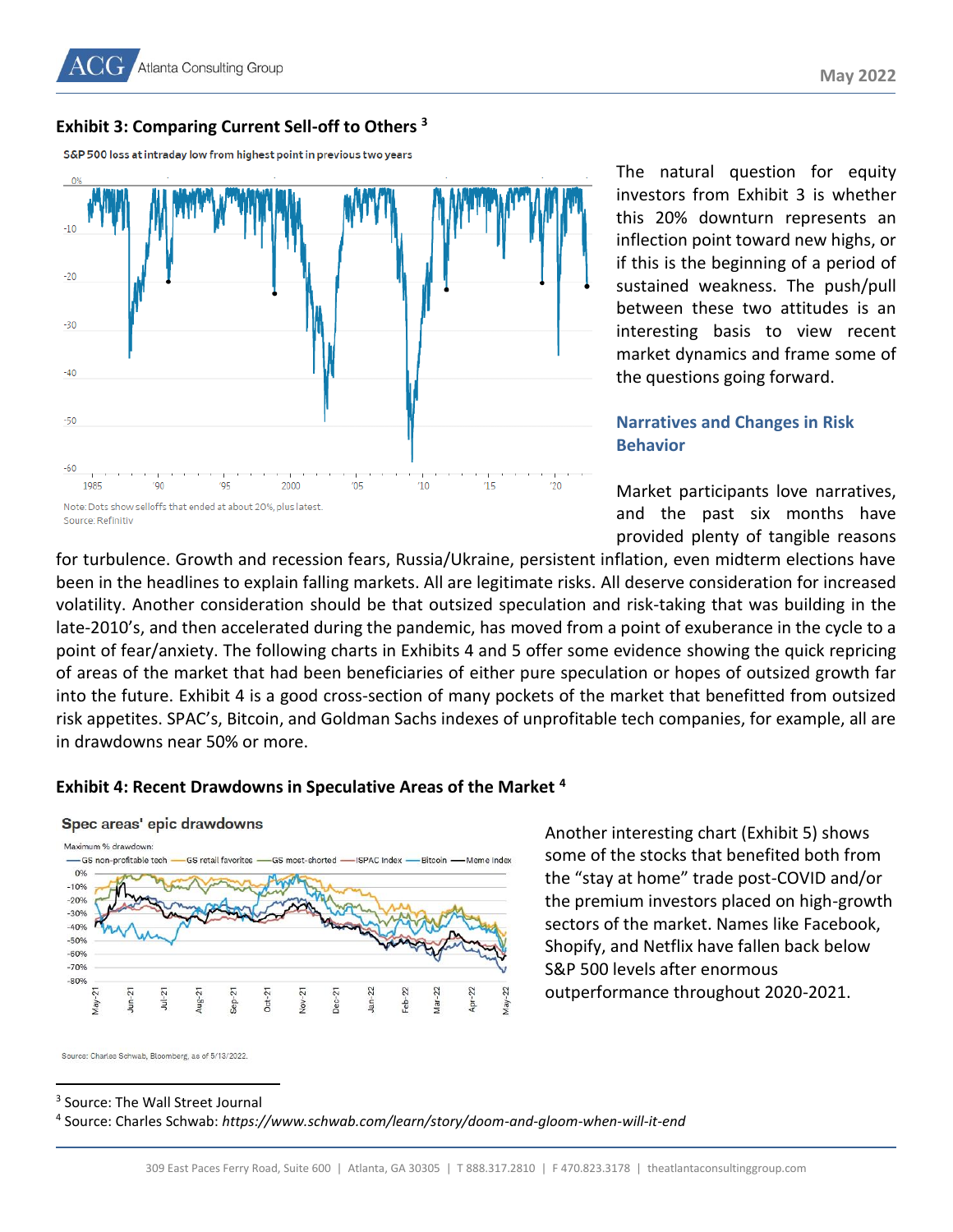



#### **Where Do We Go From Here?**

Markets are dynamic and can seem extremely complex in periods like the past six months. There are legitimate cases to be made that the economy is headed towards recession or that it is on solid footing, that inflation is rolling over or that it will persist, that the Fed acted too fast or too slowly, and that geopolitical risks will dissipate or that global powers are on a path to a wider conflict. All the conflicting forces and viewpoints are the perfect backdrop for volatility and

resetting expectations. Most of the pain so far this year can be attributed to multiple contraction back toward long-term averages (as seen in Exhibit 6).

Risk appetite tends to cycle just like the economy. In hindsight, it's easy to point to the top of a cycle and say that the ensuing downturn was predictable. The difficult part is knowing where we are in the cycle and when or how quickly sentiment will turn.





Maybe the turning point of this cycle was digital pictures of monkeys trading for hundreds of thousands of dollars, or maybe something traditional like tighter Fed policy changed the collective risk mindset. It seems, at least in the short-term, that probabilities have shifted more toward continued volatility to the downside from a general upward bias. For long-term equity investors the important point to remember is that probabilities are almost always weighted in your favor (Exhibit 7).

5 Source: *https://awealthofcommonsense.com/2022/04/what-does-the-bond-market-rout-mean-for-the-stock-market/* 6 Source: Schroders